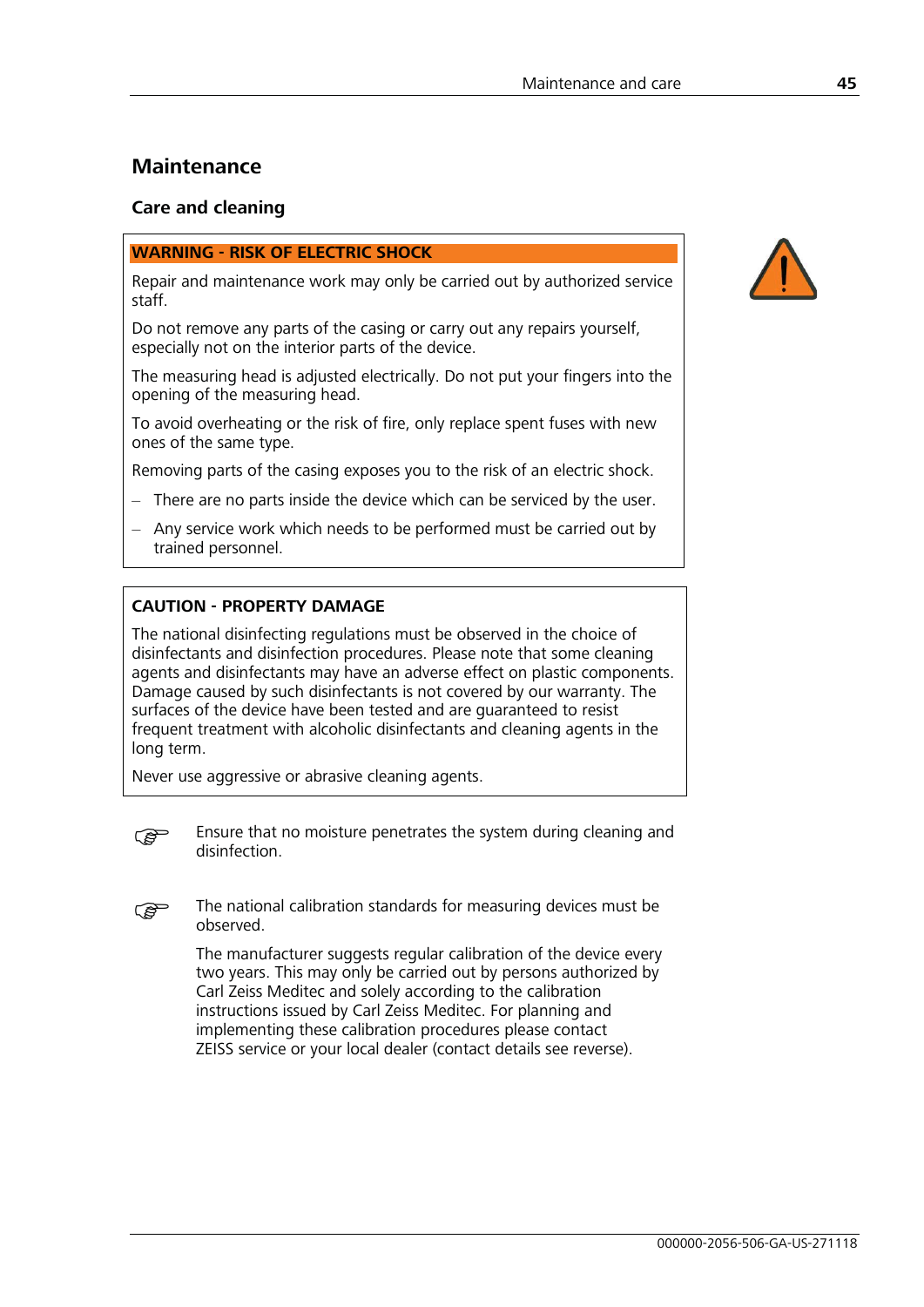) Contaminated parts with which the patient has come into contact during the examination (forehead rest) should be cleaned with a disinfectant approved for the purpose. These parts are designed to be wiped down using mild cleaning agents and disinfectants such as suds, disinfectants based on quaternary ammonium compounds (0.2 %), glutaral (2 %) or isopropanol (60 %).

### **Cleaning the exterior components**

• All parts of the casing may be wiped off with a moist but not drip-wet cloth. Wipe off any marks or stains with distilled water, to which a drop of household washing up liquid has been added.



) If the forehead rest needs to be disinfected, it is sufficient to wipe it down occasionally with a sterile cloth.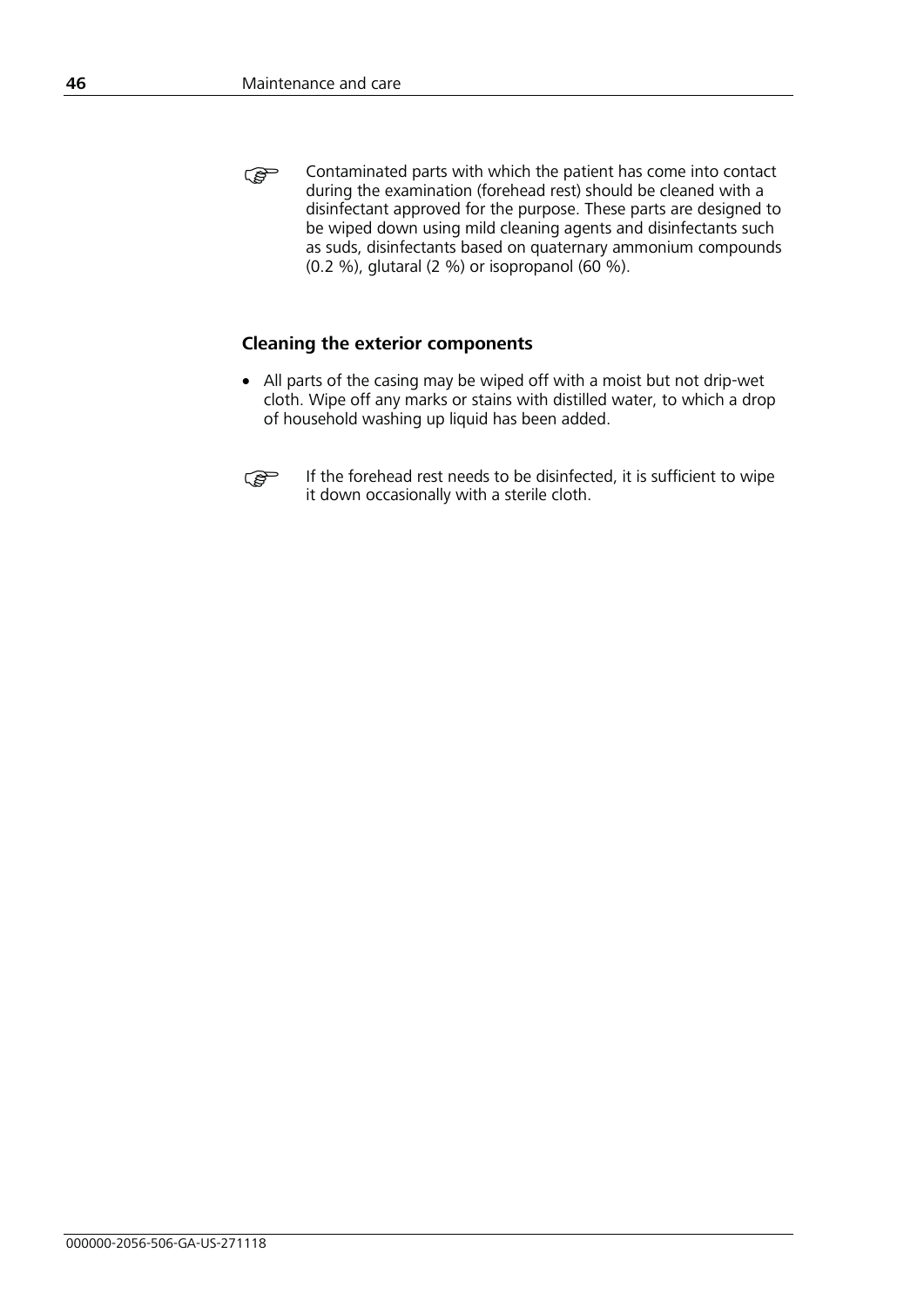## **Cleaning the positioning window and the air nozzle**

If the positioning and measuring window are contaminated with particles, this can result in inaccurate positioning signals. If the signal deteriorates, the system cannot correctly identify the position of the center of the eye, meaning that the device cannot take any measurements or can only generate measurement values with asterisks.

**WARNING - RISK OF INJURY** 

After the inside of the air nozzle has been cleaned, touch the **Demo** symbol on the touch screen several times to remove any contamination inside the air nozzle.

## **CAUTION - PROPERTY DAMAGE**

Do not use alcohol, solvents or strong cleaning agents as these can damage the measuring windows.



- **1** Air nozzle
- **2** Measuring window
- **3** Positioning window

Fig. 29 Cleaning the positioning window and air nozzle

- 1. Wipe the positioning and measuring windows (**3** and **2**, Fig. 29) with a cotton bud which has a long stem and is soaked in a lens cleaning solution suitable for synthetic lenses.
- 2. Remove any residual dust or foreign particles with clean, dry compressed air up to a maximum pressure of 620 kPa.
- 3. Insert a pipe cleaner several times into the air nozzle (**1**, Fig. 29) to remove any contamination from the air nozzle.
- 4. After cleaning the inside of the air nozzle, switch the device back on again.
- 5. Tap the **Demo** symbol several times (on the touch screen) to prevent any further loose contamination from adhering to the inside of the air nozzle and to blow it out before a measurement.

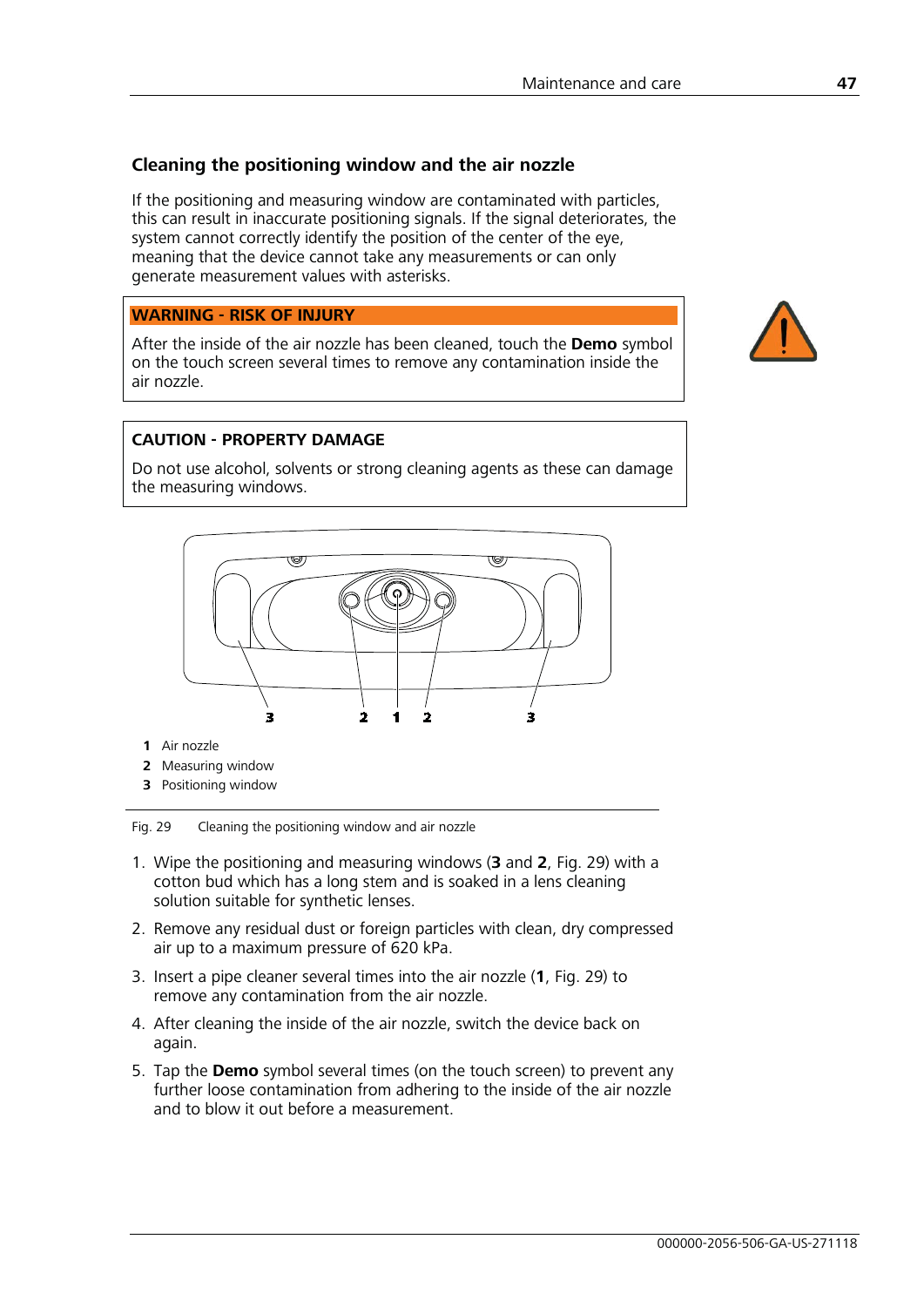### **Cleaning the screen**

#### **CAUTION - PROPERTY DAMAGE**

The use of ammonia-containing cleaning agents for the liquid crystal display may damage the display.

- Clean the screen using a soft, clean cloth moistened with neutral cleaning agents or ethanol.
- Do not use any chemical solvents, acids or alkaline solutions.

## **Safety inspections**

Proceed as follows to perform a safety check of the device:

• Remove the cover of the measuring head as shown in Fig. 30. Press down the panel (**1**, Fig. 30) in the direction of the device and grasp the cover (**2**, Fig. 30) between its upper and lower side. Lightly squeeze the cover and remove it.





Fig. 30 Removing the cover of the measuring head to expose the measuring point